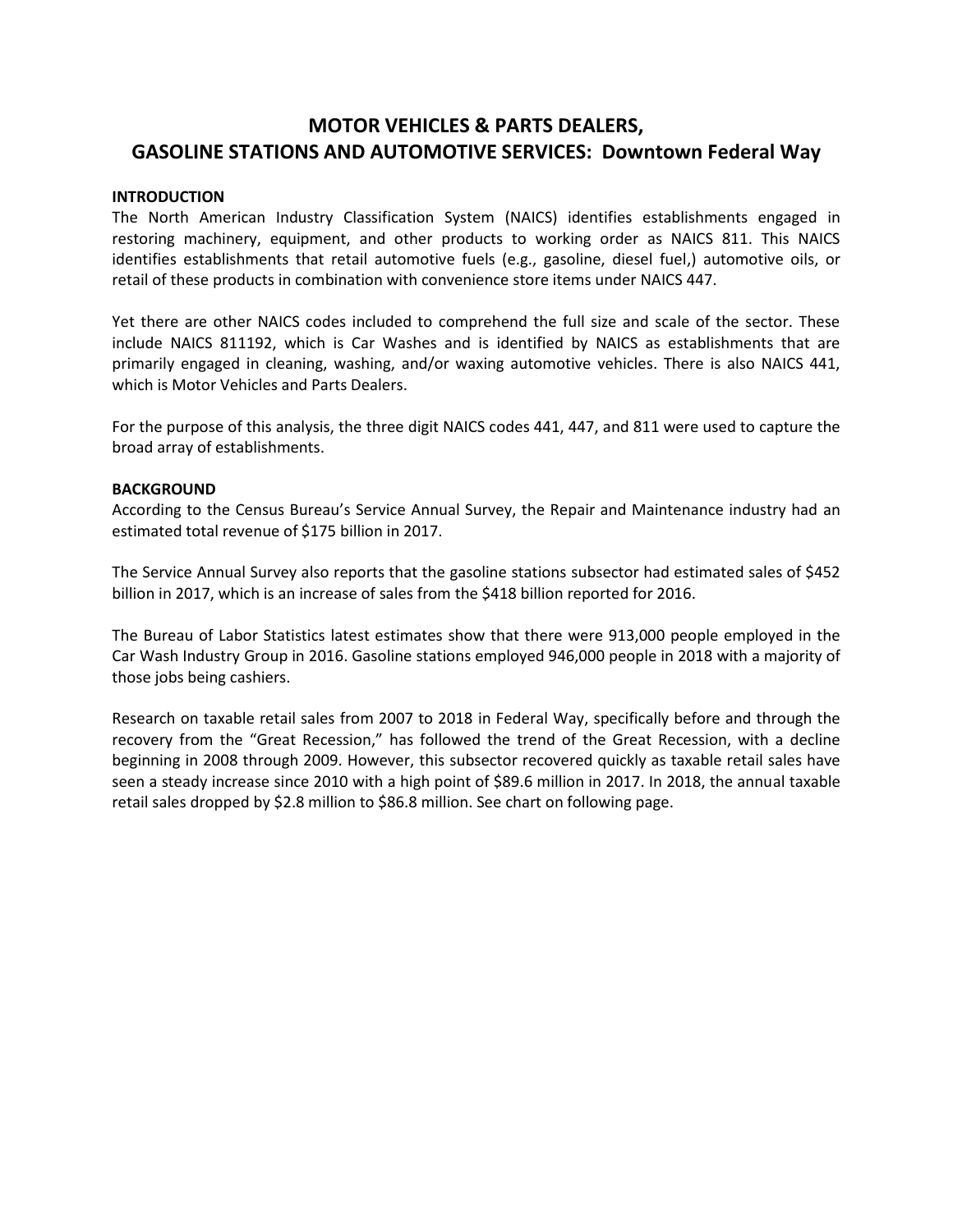

Research on taxable retail sales from 2007 to 2018 in Federal Way, specifically before and through the recovery from the "Great Recession," has been increasing slightly since 2008. It appears the subsector was not impacted by the recession. However, throughout 2007 to 2012 during the recession there was hardly any growth. In 2007 and 2008, taxable retail sales were \$14.7 million. This increased to \$15.2 million in 2009 and remained the same in 2010. By 2011, taxable retail sales had increased to \$15.4 million and remained the same in 2012. Starting in 2013, there was a major growth in taxable retail sales for gasoline stores when it increased \$800k to \$16.2 million. In 2018, the annual total was \$19.1 million. See chart below.

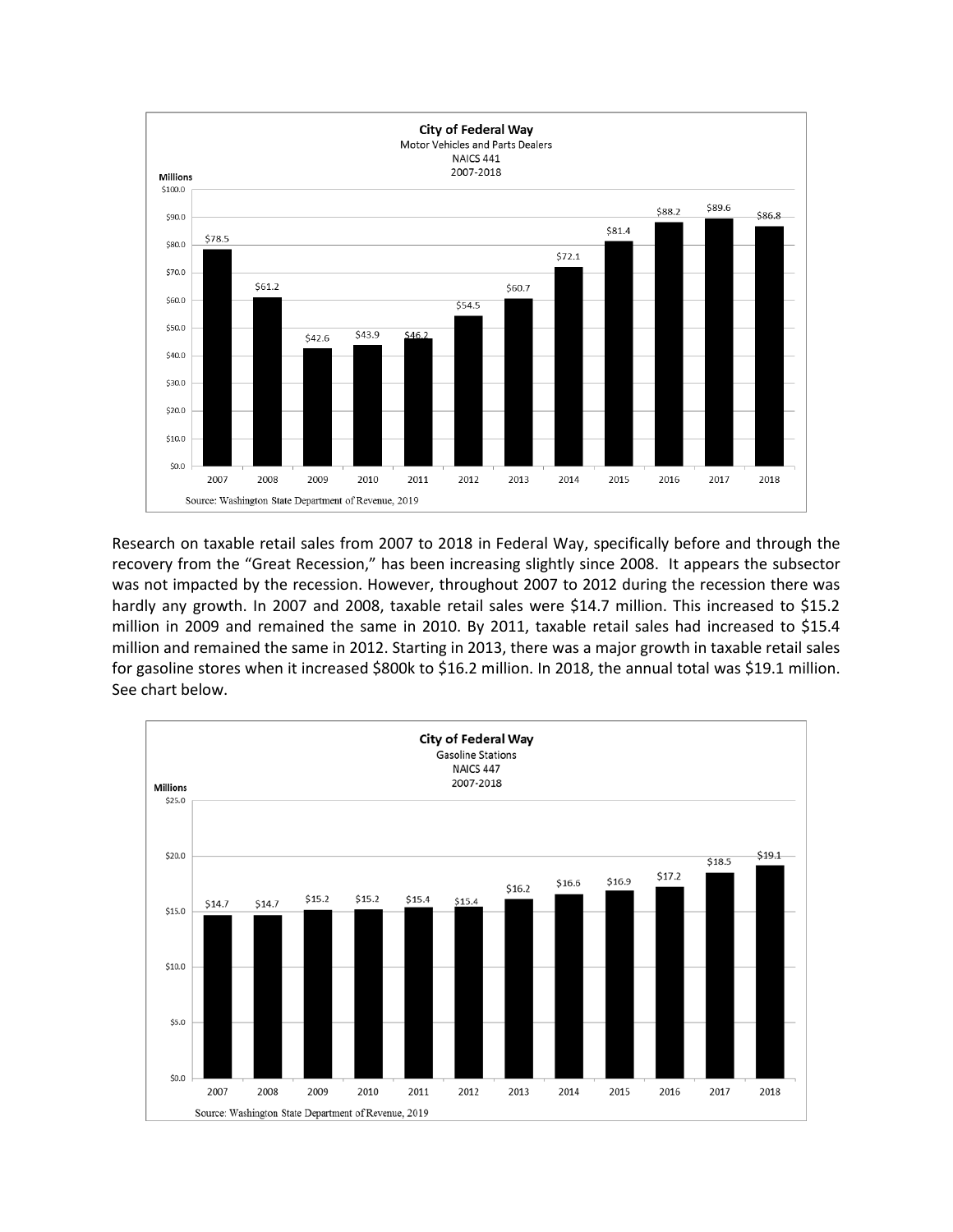### **MARKET**

Downtown Federal Way offers a variety of automotive services. Currently, there are four gas stations, two car washes, one auto detailing service, one auto maintenance center, one motor parts store and one auto electronics store.

### **Recent Gas Station Closure**

The ARCO gas station on S 320<sup>th</sup> St closed in 2019. The site is being impacted by the future light rail development.

The Shell gas station on Pacific Hwy S closed 2016-2017. The site has not been redeveloped.

### **Recent Automotive Maintenance Closure**

Due to the closure of the Sears store in 2018, their automotive maintenance facility was closed as well.

### **TRENDS**

There are several trends that impact the sector nationally, statewide, and locally.

First, when gasoline prices are high, consumers tend to use their vehicles less often to save on transportation costs. A decrease in vehicle use generally results in dampened demand for industry services, as vehicles need fewer repairs. Moreover, consumers with access to public transportation typically avoid using their vehicles when gasoline is relatively expensive. (The world price of crude oil is expected to rise in 2019, representing a potential threat to the industry).

The average length of vehicle ownership for both new and used vehicles has increased by 60 percent in the last ten years according to the market research company, Spectrio. People who own older cars are more likely to seek out professionals for services such as changing the oil, air filters, spark plugs, and more.

A trend affecting gas stations at all levels is their connection to convenience stores. The National Association of Convenience Stores indicates that convenience stores sell nearly 80 percent of the gasoline purchased in the U.S., and that gasoline is currently the fuel of choice for nearly 40 million U.S. drivers who fill up every day. All gas stations in Downtown Federal Way are attached to a convenience store or even a grocery store such as Safeway.

Car washes are phasing out their free vacuum services. According to Tommy Car Wash Systems, a car wash developer, free vacuum services are likely to be phased out of car washes in 2019 and beyond. The reason is that operators are tired of expending significant resources on high-maintenance, high-cost services without a clear return on investment.

### **SOURCES**

- US Dept. of Labor, Bureau of Labor **Statistics**
- US Dept. of Commerce, Census Bureau
- Washington State Department of Revenue
- City of Federal Way
- ESRI
- Interactive Advertising Bureau
- North American Industry Classification System
- National Association of Convenience Stores
- Spectrio
- Tommy Car Wash Systems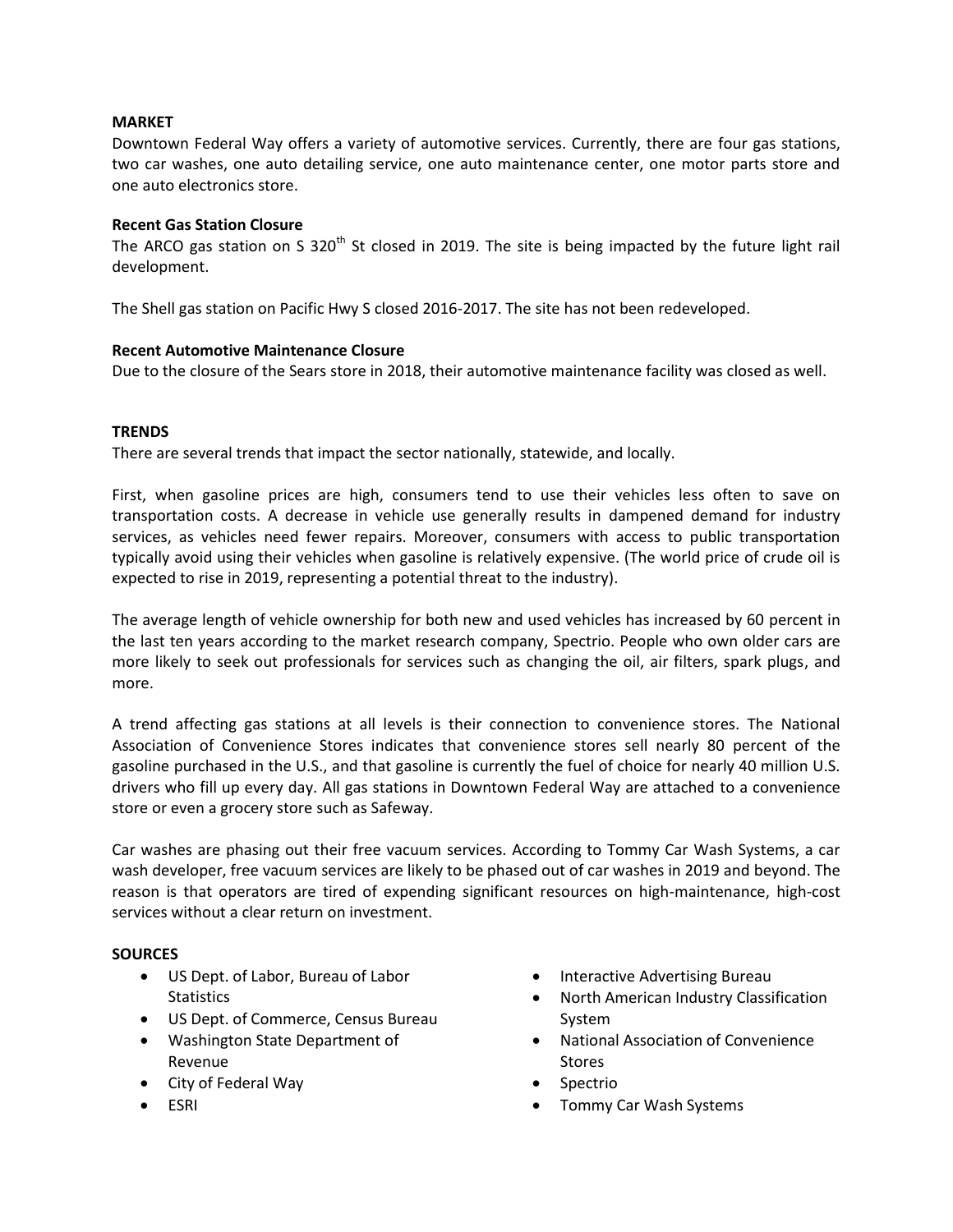# Motor Vehicles & Parts Dealers and Automotive Services



This map is intended for use as a graphical representation. The City of Federal Way makes no warranty as to its accuracy. Aerial Photo: May 2018<br>Date Published: June 2019